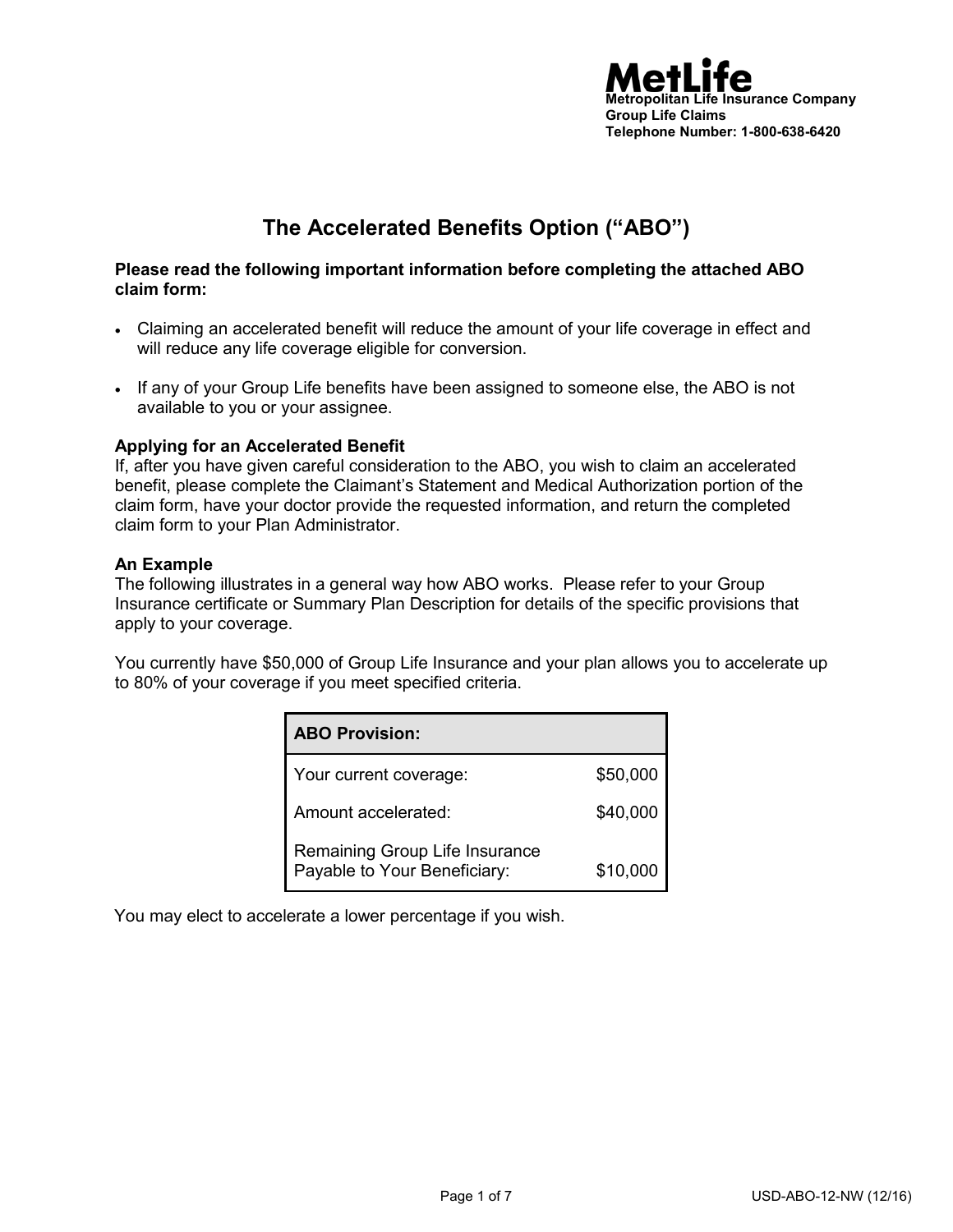## **ABO Plan Administrator's Statement**

To the plan administrator: Please make certain the Claimant's Statement and the Statement of Attending Physician are properly completed. Please complete the Plan Administrator's Statement and submit the claim to:

#### **Metropolitan Life Insurance Company, Group Life Claims, P.O. Box 6100, Scranton, PA 18505-6100**

| Last                                                                    | Name of Covered Participant                                                                                                                                                                                                                       |               | First                                                                                                                                                            | Middle                 |                   | Date of Birth<br>(Mo. / Day / Yr.)                      | $\Box$ Male<br>$\Box$ Female | Social Security Number<br>$\prime$<br>$\prime$                        |
|-------------------------------------------------------------------------|---------------------------------------------------------------------------------------------------------------------------------------------------------------------------------------------------------------------------------------------------|---------------|------------------------------------------------------------------------------------------------------------------------------------------------------------------|------------------------|-------------------|---------------------------------------------------------|------------------------------|-----------------------------------------------------------------------|
|                                                                         |                                                                                                                                                                                                                                                   |               |                                                                                                                                                                  |                        |                   | $\prime$                                                |                              |                                                                       |
|                                                                         | Name of Plan Administrator _                                                                                                                                                                                                                      |               |                                                                                                                                                                  |                        |                   |                                                         |                              |                                                                       |
|                                                                         | Division or Subsidiary and Location                                                                                                                                                                                                               |               |                                                                                                                                                                  |                        |                   |                                                         |                              |                                                                       |
|                                                                         | <b>Dependent Spouse Claim Only</b>                                                                                                                                                                                                                |               |                                                                                                                                                                  |                        |                   |                                                         |                              |                                                                       |
|                                                                         | Name of Dependent Spouse                                                                                                                                                                                                                          |               |                                                                                                                                                                  |                        |                   | Date of Birth                                           | $\Box$ Male                  | Amount of Dependent                                                   |
| Last                                                                    | (Mo. / Day / Yr.)<br>First<br>Middle<br>Spouse Insurance<br>$\Box$ Female<br>$\prime$<br>$\prime$                                                                                                                                                 |               |                                                                                                                                                                  |                        |                   |                                                         |                              |                                                                       |
|                                                                         |                                                                                                                                                                                                                                                   |               |                                                                                                                                                                  |                        |                   |                                                         |                              |                                                                       |
| Notice:                                                                 |                                                                                                                                                                                                                                                   |               | Be sure to consider any reduction formula applicable to each type of Life Benefit in force when entering the amount of Life<br>benefits for which claim is made. |                        |                   |                                                         |                              |                                                                       |
|                                                                         |                                                                                                                                                                                                                                                   |               |                                                                                                                                                                  |                        |                   |                                                         |                              |                                                                       |
| Report<br>Number                                                        | Sub<br>Code                                                                                                                                                                                                                                       | <b>Branch</b> | Type of Life Benefits<br>Check applicable box(es).                                                                                                               |                        |                   | Amount of Life Insurance<br>payable as of date of claim |                              | Amount of Life Insurance payable<br>twelve months from date of claim. |
|                                                                         |                                                                                                                                                                                                                                                   |               | <b>Basic Life</b><br>$\mathsf{L}$                                                                                                                                |                        |                   |                                                         |                              |                                                                       |
|                                                                         |                                                                                                                                                                                                                                                   |               | □ Supplemental/Optional Life*                                                                                                                                    |                        |                   |                                                         |                              |                                                                       |
|                                                                         |                                                                                                                                                                                                                                                   |               | □ Dependent Life                                                                                                                                                 |                        |                   |                                                         |                              |                                                                       |
|                                                                         |                                                                                                                                                                                                                                                   |               | Group Universal Life                                                                                                                                             |                        |                   |                                                         |                              |                                                                       |
|                                                                         |                                                                                                                                                                                                                                                   |               | Spouse Group Universal Life                                                                                                                                      |                        |                   |                                                         |                              |                                                                       |
|                                                                         |                                                                                                                                                                                                                                                   |               | □ Group Variable Universal Life                                                                                                                                  |                        |                   |                                                         |                              |                                                                       |
|                                                                         |                                                                                                                                                                                                                                                   |               | □ Spouse Group Variable Universal Life                                                                                                                           |                        |                   |                                                         |                              |                                                                       |
|                                                                         |                                                                                                                                                                                                                                                   |               | * Supplemental/Optional Life includes Additional Life and Voluntary Life Benefits.                                                                               |                        |                   |                                                         |                              |                                                                       |
|                                                                         | <b>Please Complete Information Below:</b>                                                                                                                                                                                                         |               |                                                                                                                                                                  |                        |                   |                                                         |                              |                                                                       |
|                                                                         | Active Participant:                                                                                                                                                                                                                               |               |                                                                                                                                                                  |                        | (Mo. / Day / Yr.) |                                                         | Retired Participant:         | (Mo. / Day / Yr.)                                                     |
|                                                                         |                                                                                                                                                                                                                                                   |               | Enter effective date of amount of insurance being claimed                                                                                                        |                        |                   |                                                         | Enter date retired           |                                                                       |
|                                                                         |                                                                                                                                                                                                                                                   |               |                                                                                                                                                                  |                        |                   |                                                         |                              |                                                                       |
|                                                                         | For participants who are not actively at work, please indicate status of participant (select one item):<br>Regular Retiree $\Box$ Retiree Due to Disability $\Box$ Leave of Absence/Layoff/Sick Leave $\Box$ Disabled (not terminated or retired) |               |                                                                                                                                                                  |                        |                   |                                                         |                              |                                                                       |
|                                                                         |                                                                                                                                                                                                                                                   |               |                                                                                                                                                                  |                        |                   |                                                         |                              |                                                                       |
|                                                                         |                                                                                                                                                                                                                                                   |               | Was the plan administrator-participant relationship terminated before accelerated benefits were claimed? $\Box$ No $\Box$ Yes                                    |                        |                   |                                                         |                              |                                                                       |
| If Yes, what date was the relationship terminated?<br>(Mo. / Day / Yr.) |                                                                                                                                                                                                                                                   |               |                                                                                                                                                                  |                        |                   |                                                         |                              |                                                                       |
| $\sqrt{2}$                                                              |                                                                                                                                                                                                                                                   |               |                                                                                                                                                                  |                        |                   |                                                         |                              |                                                                       |
| Reason                                                                  |                                                                                                                                                                                                                                                   |               |                                                                                                                                                                  |                        |                   |                                                         |                              |                                                                       |
|                                                                         |                                                                                                                                                                                                                                                   |               |                                                                                                                                                                  |                        |                   |                                                         |                              |                                                                       |
|                                                                         |                                                                                                                                                                                                                                                   |               | Was life insurance cancelled? $\Box$ No $\Box$ Yes                                                                                                               | (Mo. / Day / Yr.)      |                   | Date premium payments for participant                   |                              | (Mo. / Day / Yr.)                                                     |
|                                                                         |                                                                                                                                                                                                                                                   |               | If Yes, what date was insurance cancelled?                                                                                                                       | $\prime$<br>$\sqrt{ }$ |                   | stopped?                                                |                              | $\sqrt{2}$                                                            |
|                                                                         |                                                                                                                                                                                                                                                   |               |                                                                                                                                                                  |                        |                   |                                                         |                              |                                                                       |
| Plan Administrator's Authorized Representative:                         |                                                                                                                                                                                                                                                   |               |                                                                                                                                                                  |                        |                   |                                                         |                              |                                                                       |
|                                                                         |                                                                                                                                                                                                                                                   |               |                                                                                                                                                                  |                        |                   |                                                         |                              |                                                                       |
|                                                                         |                                                                                                                                                                                                                                                   |               |                                                                                                                                                                  |                        |                   |                                                         |                              |                                                                       |
| Signature_                                                              |                                                                                                                                                                                                                                                   |               | <u> 1980 - Johann Barnett, fransk politik (d. 1980)</u>                                                                                                          |                        |                   | Date Signed <b>National State Signed</b>                |                              |                                                                       |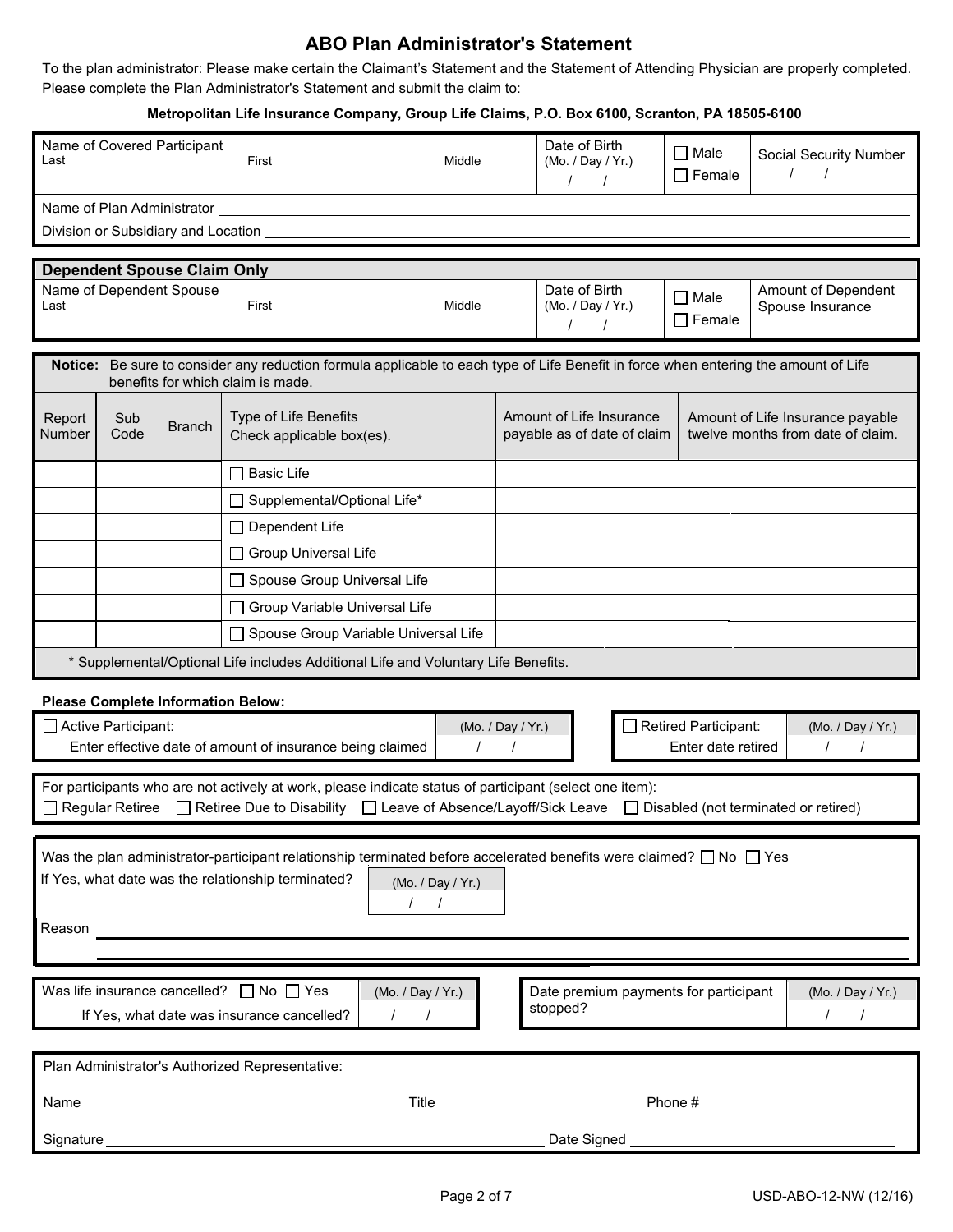

Dear Claimant:

Attached is the material you have requested about MetLife's Accelerated Benefits Option ("ABO") for your Group Insurance plan.

Under the ABO, if you are diagnosed as having a terminal illness, with a life expectancy of twelve months or less, you may be eligible to receive a portion of your Group Life benefits. This option can provide financial assistance and flexibility in a crisis; therefore, it is important that you are aware of it.

The accelerated life insurance benefits offered under your certificate are intended to qualify for favorable tax treatment under the Internal Revenue Code of 1986. If the accelerated benefits qualify for such favorable treatment, they will be excludable from your income and not subject to federal taxation. Receipt of accelerated death benefit payments may be taxable for purposes other than federal income tax. Tax laws relating to accelerated benefits are complex. You are advised to consult with a qualified tax advisor about circumstances under which you could receive accelerated benefits excludable from income under federal tax law.

Receipt of accelerated benefits may affect your eligibility, or that of your spouse or family, for public assistance programs such as medical assistance (Medicaid), Aid to Families with Dependent Children (AFDC), Supplementary Social Security Income (SSI), and drug assistance programs. You are advised to consult with social services agencies concerning the effect receipt of accelerated benefits will have on public assistance eligibility for you, your spouse, or your family.

Approval of this claim is subject to an independent medical review by MetLife.

Please refer to your Group Insurance certificate or Summary Plan Description for details on the specific ABO provision for your MetLife Group coverage(s).

Sincerely,

MetLife Group Life Products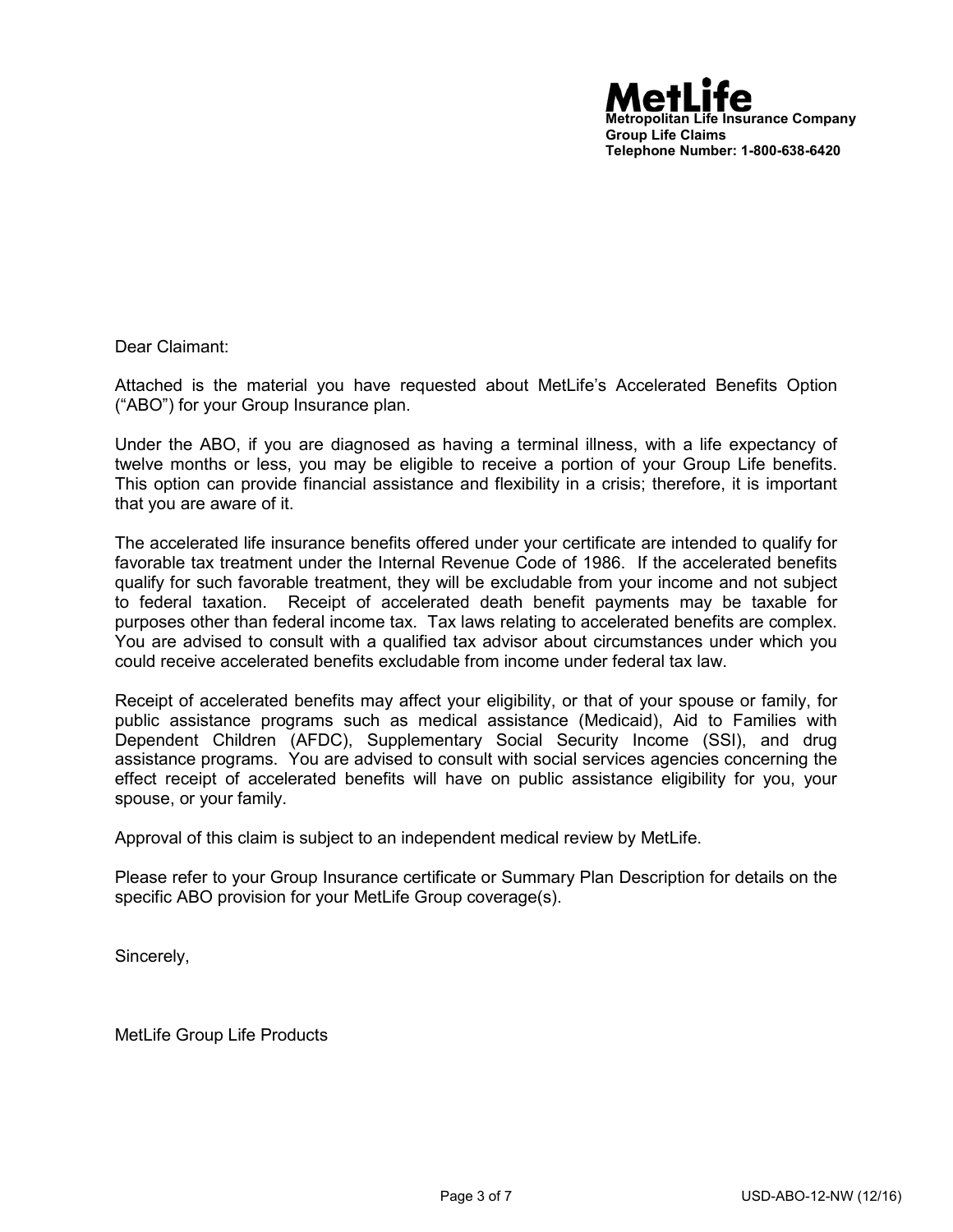#### **FRAUD WARNINGS**

Before signing this claim form, please read the warning for the state where you reside and for the state where the insurance policy under which you are claiming a benefit was issued.

**Alabama, Arkansas, District of Columbia, Louisiana, Massachusetts, Minnesota, New Mexico, Ohio, Rhode Island and West Virginia**: Any person who knowingly presents a false or fraudulent claim for payment of a loss or benefit or knowingly presents false information in an application for insurance is guilty of a crime and may be subject to fines and confinement in prison.

**Alaska**: A person who knowingly and with intent to injure, defraud, or deceive an insurance company files a claim containing false, incomplete or misleading information may be prosecuted under state law.

**Arizona**: For your protection, Arizona law requires the following statement to appear on this form. Any person who knowingly presents a false or fraudulent claim for payment of a loss is subject to criminal and civil penalties.

**California**: For your protection, California law requires the following to appear on this form: Any person who knowingly presents a false or fraudulent claim for the payment of a loss is guilty of a crime and may be subject to fines and confinement in state prison.

**Colorado**: It is unlawful to knowingly provide false, incomplete or misleading facts or information to an insurance company for the purpose of defrauding or attempting to defraud the company. Penalties may include imprisonment, fines, denial of insurance and civil damages. Any insurance company or agent of an insurance company who knowingly provides false, incomplete, or misleading facts or information to a policyholder or claimant for the purpose of defrauding or attempting to defraud the policyholder or claimant with regard to a settlement or award payable from insurance proceeds shall be reported to the Colorado Division of Insurance within the Department of Regulatory Agencies.

**Delaware, Idaho, Indiana and Oklahoma**: WARNING: Any person who knowingly, and with intent to injure, defraud or deceive any insurer, makes any claim for the proceeds of an insurance policy containing any false, incomplete or misleading information is guilty of a felony.

**Florida**: A person who knowingly and with intent to injure, defraud or deceive any insurance company files a statement of claim or an application containing false, incomplete or misleading information is guilty of a felony of the third degree.

**Kentucky**: Any person who knowingly and with intent to defraud any insurance company or other person files a statement of claim containing any materially false information or conceals, for the purpose of misleading, information concerning any fact material thereto commits a fraudulent insurance act, which is a crime.

**Maine, Tennessee, Virginia and Washington**: It is a crime to knowingly provide false, incomplete or misleading information to an insurance company for the purposes of defrauding the company. Penalties may include imprisonment, fines or a denial of insurance benefits.

**Maryland**: Any person who knowingly and willfully presents a false or fraudulent claim for payment of a loss or benefit or who knowingly and willfully presents false information in an application for insurance is guilty of a crime and may be subject to fines and confinement in prison.

**New Hampshire**: Any person who, with a purpose to injure, defraud or deceive any insurance company, files a statement of claim containing any false, incomplete or misleading information is subject to prosecution and punishment for insurance fraud as provided in R.S.A. 638.20.

**New Jersey**: Any person who knowingly files a statement of claim containing any false or misleading information is subject to criminal and civil penalties.

**Oregon and Vermont**: Any person who knowingly presents a false statement of claim for insurance may be guilty of a criminal offense and subject to penalties under state law.

**Puerto Rico**: Any person who knowingly and with the intention to defraud includes false information in an application for insurance or files, assists or abets in the filing of a fraudulent claim to obtain payment of a loss or other benefit, or files more than one claim for the same loss or damage, commits a felony and if found guilty shall be punished for each violation with a fine of no less than five thousand dollars (\$5,000), not to exceed ten thousand dollars (\$10,000); or imprisoned for a fixed term of three (3) years, or both. If aggravating circumstances exist, the fixed jail term may be increased to a maximum of five (5) years; and if mitigating circumstances are present, the jail term may be reduced to a minimum of two (2) years.

**Texas**: Any person who knowingly presents a false or fraudulent claim for the payment of a loss is guilty of a crime and may be subject to fines and confinement in state prison.

**Pennsylvania and all other states**:Any person who knowingly and with intent to defraud any insurance company or other person files an application for insurance or statement of claim containing any materially false information, or conceals for the purpose of misleading, information concerning any fact material thereto commits a fraudulent insurance act, which is a crime and subjects such person to criminal and civil penalties.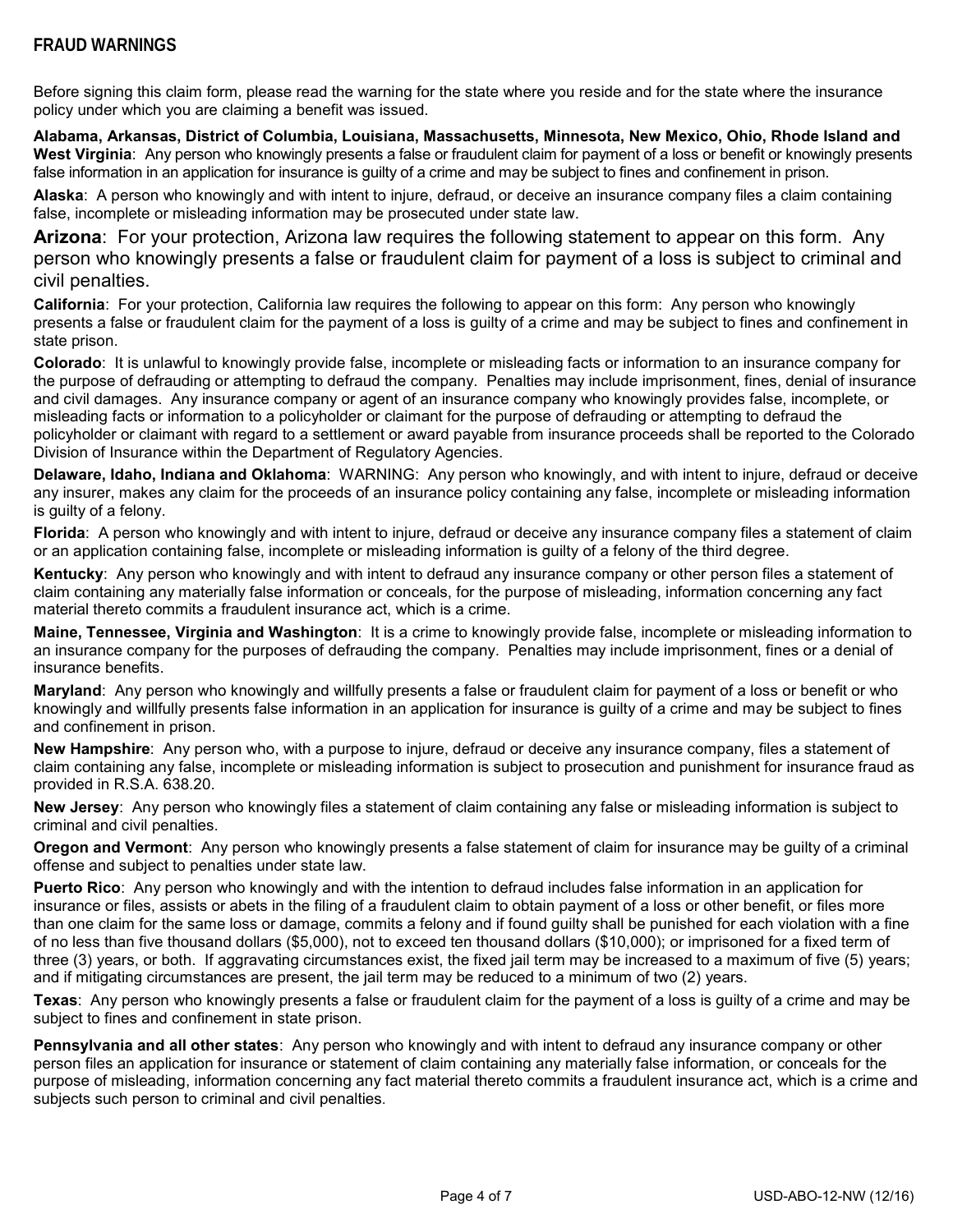## **ACCELERATED BENEFITS CLAIM FORM Claimant's Statement**

### **Metropolitan Life Insurance Company Group Life Claims P.O. Box 6100 Scranton, PA 18505-6100 Telephone Number: 1-800-638-6420**

|                | Please complete this form and return it to your Plan Administrator.                                       |                                                  |                                 |                                      |  |  |
|----------------|-----------------------------------------------------------------------------------------------------------|--------------------------------------------------|---------------------------------|--------------------------------------|--|--|
| 1 <sup>1</sup> | Name of Covered Participant<br>Middle<br>First<br>Last                                                    | Participant's Date of Birth<br>(Mo. / Dav / Yr.) | $\square$ Male<br>$\Box$ Female | Participant's Social Security Number |  |  |
| 2.             | Residence                                                                                                 |                                                  |                                 |                                      |  |  |
|                | Number and Street                                                                                         | City or Town                                     | State                           | Zip Code                             |  |  |
|                | Telephone Number ( )                                                                                      |                                                  |                                 |                                      |  |  |
| 3.             |                                                                                                           |                                                  |                                 |                                      |  |  |
| 4.             | Is the claimant the Participant or Dependent Spouse? If $\Box$ Participant $\Box$ Spouse                  |                                                  |                                 |                                      |  |  |
|                | spouse, please provide:                                                                                   |                                                  |                                 |                                      |  |  |
|                | Name of Spouse                                                                                            | Spouse's Date of Birth                           | $\Box$ Male                     | Spouse's Social Security Number      |  |  |
|                | First<br>Middle<br>Last                                                                                   | (Mo. / Day / Yr.)                                | $\Box$ Female                   |                                      |  |  |
| 5.             | Have any of your Life Insurance benefits been assigned? $\Box$ Yes $\Box$ No                              |                                                  |                                 |                                      |  |  |
|                |                                                                                                           |                                                  |                                 |                                      |  |  |
|                | (coverage)                                                                                                |                                                  | (amount)                        |                                      |  |  |
| 6.             | Select the coverage and amount you wish to accelerate.                                                    |                                                  |                                 |                                      |  |  |
|                | □ Spouse Group Universal Life Insurance \$                                                                |                                                  |                                 |                                      |  |  |
|                | □ Group Variable Universal Life Insurance \$<br>□ Supplemental/Optional Life Insurance \$ _______________ |                                                  |                                 |                                      |  |  |
|                | □ Spouse Group Variable Universal Life Insurance \$                                                       |                                                  |                                 |                                      |  |  |
| 7.             | Payment option desired (please select one):<br>$\Box$ Lump Sum $\Box$ Three Monthly Installments          |                                                  |                                 |                                      |  |  |
|                |                                                                                                           |                                                  |                                 |                                      |  |  |
|                |                                                                                                           |                                                  |                                 |                                      |  |  |

#### **Certifications and Signature:**

By signing below, I acknowledge:

- 1. All information I have given is true and complete to the best of my knowledge and belief.
- 2. I have read the applicable Fraud Warning(s) provided in this form.

**Medical Authorization (NOTE: Approval of this claim is subject to an independent medical review by MetLife.)**

**I authorize** any insurance company, organization, plan administrator, hospital, physician or pharmacist to release any information requested with regard to this claim.

The covered participant must sign for all claims.

Participant Signature **Date Signature Signature** Date Signed **Date Signature Date Signature** 

Spouse's Signature (if claiming accelerated benefits) Date Signed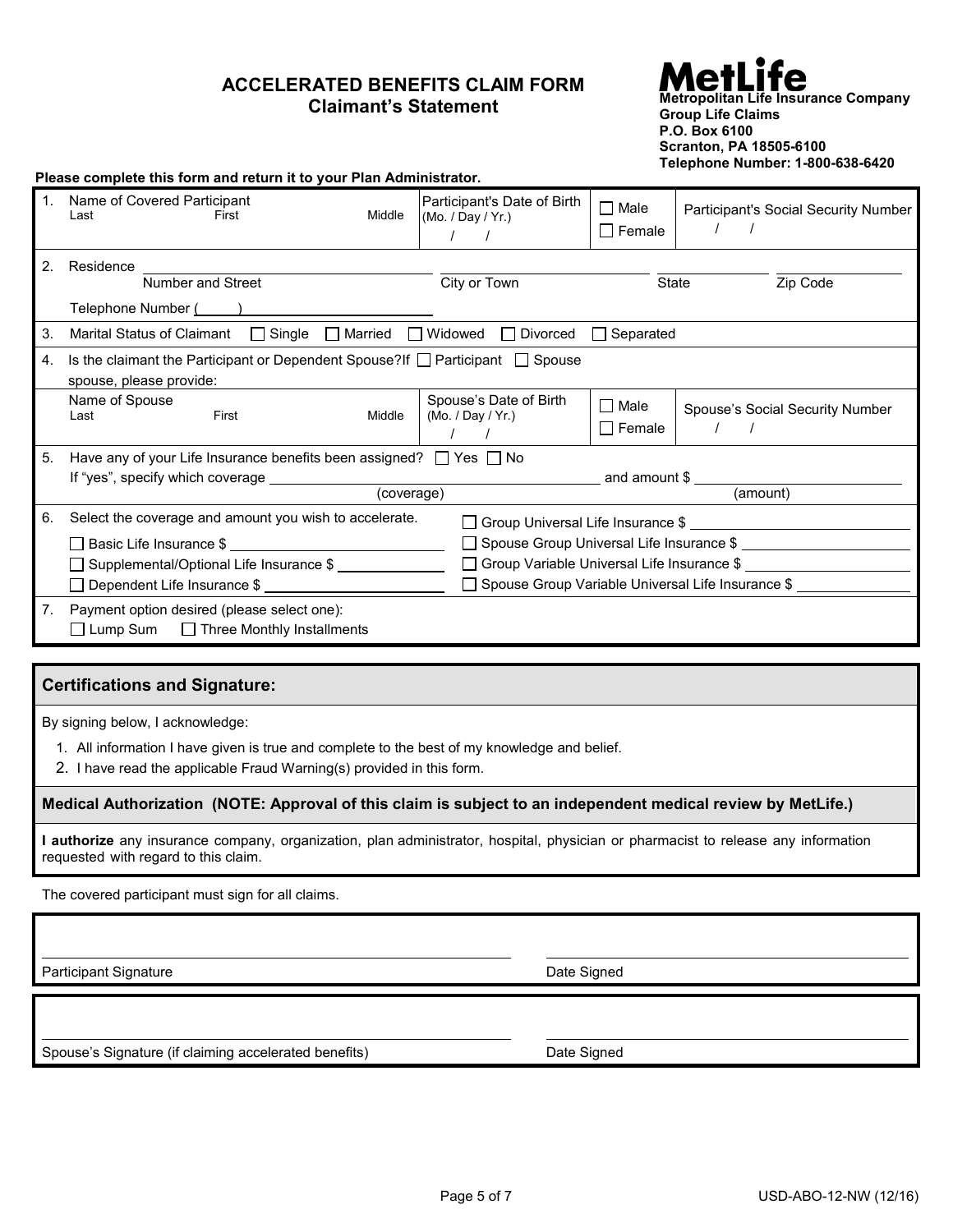# **Statement of Attending Physician**

Patient's Name

The information provided is to be used for claims evaluation and auditing purposes only.

The patient is responsible for having this form completed without expense to MetLife or the Plan Administrator. If more space is needed, please use reverse side of form.

| <b>History and Diagnosis</b><br>Does the condition, in whole or part, result from an<br>intentionally self-inflicted injury or suicide attempt?                                                                                                                                                     |                                                                                                                                            | H. Subjective symptoms: North Management Control of the Subjective symptoms: |       |           |                                                            |          |  |
|-----------------------------------------------------------------------------------------------------------------------------------------------------------------------------------------------------------------------------------------------------------------------------------------------------|--------------------------------------------------------------------------------------------------------------------------------------------|------------------------------------------------------------------------------|-------|-----------|------------------------------------------------------------|----------|--|
|                                                                                                                                                                                                                                                                                                     | A. Does the condition, in whole or part, result from an<br>intentionally self-inflicted injury or suicide attempt?<br>$\Box$ Yes $\Box$ No |                                                                              | I.    |           | State primary diagnosis and use ICD-9 code: ________       |          |  |
|                                                                                                                                                                                                                                                                                                     |                                                                                                                                            |                                                                              |       |           | State secondary diagnosis and complications, if any, and   |          |  |
|                                                                                                                                                                                                                                                                                                     | B. Date symptoms first appeared or accident occurred                                                                                       |                                                                              |       |           |                                                            |          |  |
|                                                                                                                                                                                                                                                                                                     |                                                                                                                                            |                                                                              | J.    |           | Past, present and future course of treatment:              |          |  |
| D.<br>E.,                                                                                                                                                                                                                                                                                           |                                                                                                                                            |                                                                              |       |           |                                                            |          |  |
|                                                                                                                                                                                                                                                                                                     |                                                                                                                                            |                                                                              |       |           |                                                            |          |  |
|                                                                                                                                                                                                                                                                                                     |                                                                                                                                            |                                                                              |       |           | K. Other known injuries or presently active diseases:      |          |  |
|                                                                                                                                                                                                                                                                                                     | G. Objective findings (including pertinent laboratory test<br>results):                                                                    |                                                                              | L.    |           | What is patient's functional status, that is, is he or she |          |  |
|                                                                                                                                                                                                                                                                                                     |                                                                                                                                            |                                                                              |       |           |                                                            |          |  |
|                                                                                                                                                                                                                                                                                                     |                                                                                                                                            |                                                                              |       |           |                                                            |          |  |
|                                                                                                                                                                                                                                                                                                     | Is the patient hospitalized or confined in some other facility? $\Box$ Yes $\Box$ No                                                       |                                                                              |       |           | lf Yes:                                                    |          |  |
|                                                                                                                                                                                                                                                                                                     |                                                                                                                                            |                                                                              |       |           |                                                            |          |  |
|                                                                                                                                                                                                                                                                                                     |                                                                                                                                            |                                                                              |       |           |                                                            |          |  |
|                                                                                                                                                                                                                                                                                                     |                                                                                                                                            |                                                                              |       |           |                                                            |          |  |
| To qualify for this benefit, the patient must suffer from a terminal condition while covered for Life Insurance Benefits.<br>"Terminal condition" means a sickness or an injury which is expected to result in his/her death within 12 months; and from<br>which he/she is not expected to recover. |                                                                                                                                            |                                                                              |       |           |                                                            |          |  |
|                                                                                                                                                                                                                                                                                                     | In your opinion, does the patient meet these requirements?                                                                                 |                                                                              | ∐ Yes | $\Box$ No |                                                            |          |  |
| In your opinion is the patient competent to endorse checks and direct the use of their proceeds?<br>$\exists$ No<br>$\Box$ Yes                                                                                                                                                                      |                                                                                                                                            |                                                                              |       |           |                                                            |          |  |
|                                                                                                                                                                                                                                                                                                     |                                                                                                                                            |                                                                              |       |           |                                                            |          |  |
| <b>Board Certified Specialty</b><br>Name of Physician                                                                                                                                                                                                                                               |                                                                                                                                            |                                                                              |       |           |                                                            |          |  |
|                                                                                                                                                                                                                                                                                                     |                                                                                                                                            |                                                                              |       |           |                                                            |          |  |
|                                                                                                                                                                                                                                                                                                     | <b>Street Address</b>                                                                                                                      | City or Town                                                                 |       |           | <b>State</b>                                               | Zip Code |  |
|                                                                                                                                                                                                                                                                                                     |                                                                                                                                            |                                                                              |       |           |                                                            |          |  |
|                                                                                                                                                                                                                                                                                                     | <b>Telephone Number</b>                                                                                                                    | Date Signed                                                                  |       | Signature |                                                            |          |  |